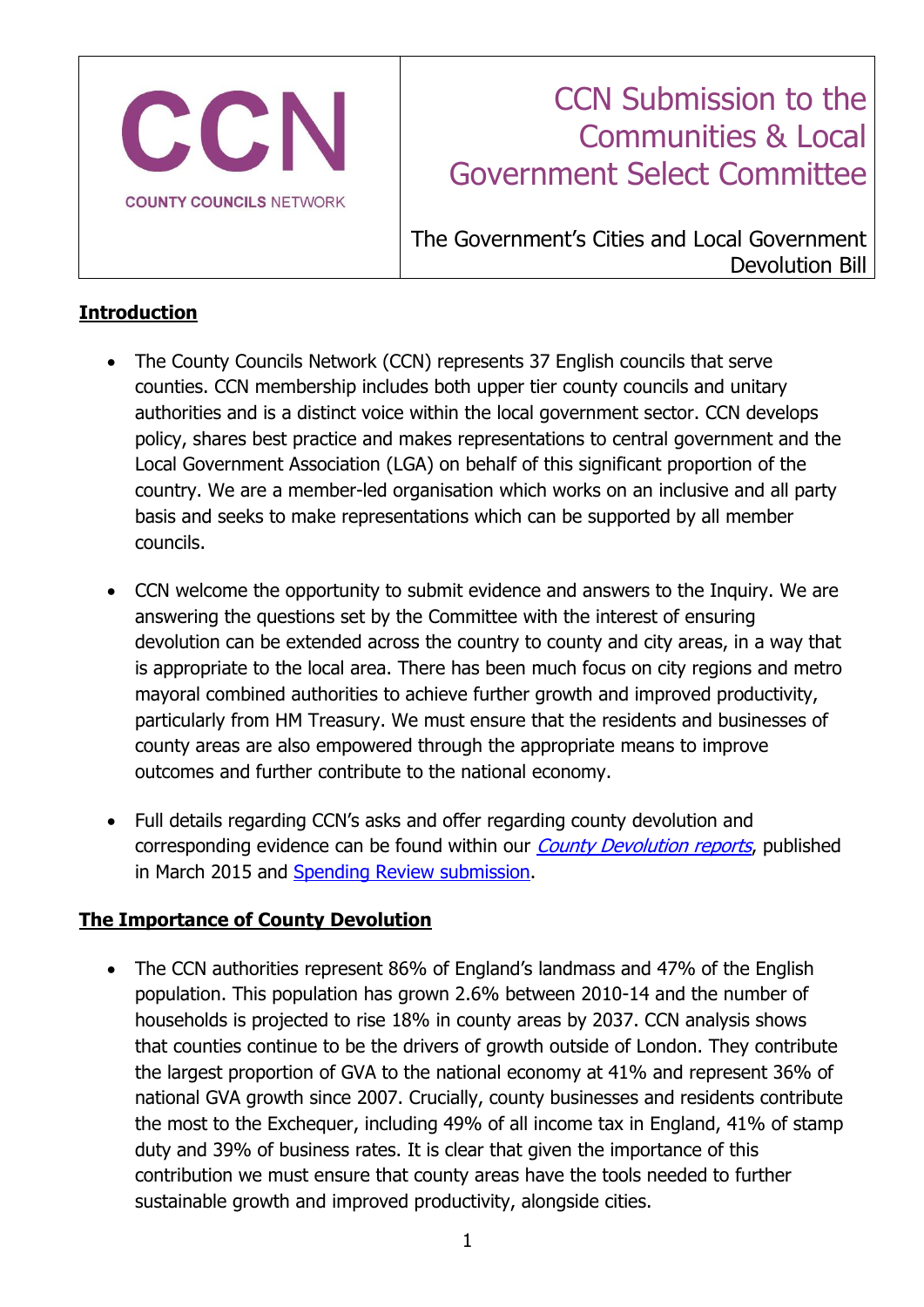- Below the headline figures there are some systemic issues that exist in county areas, which may be addressed by appropriate devolution, incentives and fiscal freedoms. There is a view that the Core Cities in England underperform, and that as such they must be the priority focus for devolution. However, there are important economic and productivity challenges which are faced by many county areas, which in many cases are more severe than those seen in cities. Given the size of counties and the contribution they make this must be taken seriously. Central government must actively consider devolution models which will empower county areas.
- DEFRA have recently highlighted the growing importance of the contribution of rural areas. They show that current trends are seeing a net migration from urban to rural areas, and that innovation and knowledge-based economies are thriving in rural areas. They conclude that such trends may see productivity in rural areas grow faster than urban areas – predicated on improved skills, connectivity and infrastructure.<sup>1</sup> Devolution will be key to achieving the potential of rural and county areas.
- On average counties are underperforming when it comes to productivity, the CCN average is 91 compared to the UK 100 Index. This is considerably below the London average of 122 and also below the Core City average of 94. This masks the fact that some counties are performing well above average, at a level that is competitive with London and internationally. However, many counties are showing very low levels, with the average of the lowest 5 being 76 compared to the UK 100 Index.
- This issue is also mirrored in other key economic aspects, such as skills, wages and employment. Outside of London CCN members have the highest proportion of level 2, 3 and 4 qualifications; however half of CCN members have qualification levels which are lower than the national average. Wage levels vary widely across counties, for example the top 5 CCN member work base wage levels are higher than the national average and only behind London. Conversely the lowest work base wages are below the average for all other types.
- In tandem with economic growth devolution could be a key to enabling ambitious public sector reform, integration and financial sustainability in county areas. CCN member councils face a £2.8bn funding gap by 2019/20 which demonstrates that the sector is beginning to reach the limit of efficiency savings that can achieved within existing finance and policy parameters. Population growth has increased demand for services. Counties have the largest and fastest growing older population, with service demand for social care outstripping that of other areas of England.

-

 $1$  DEFRA, Policy Brief – hoe increased connectivity is boosting economic prospects of rural areas, December 2014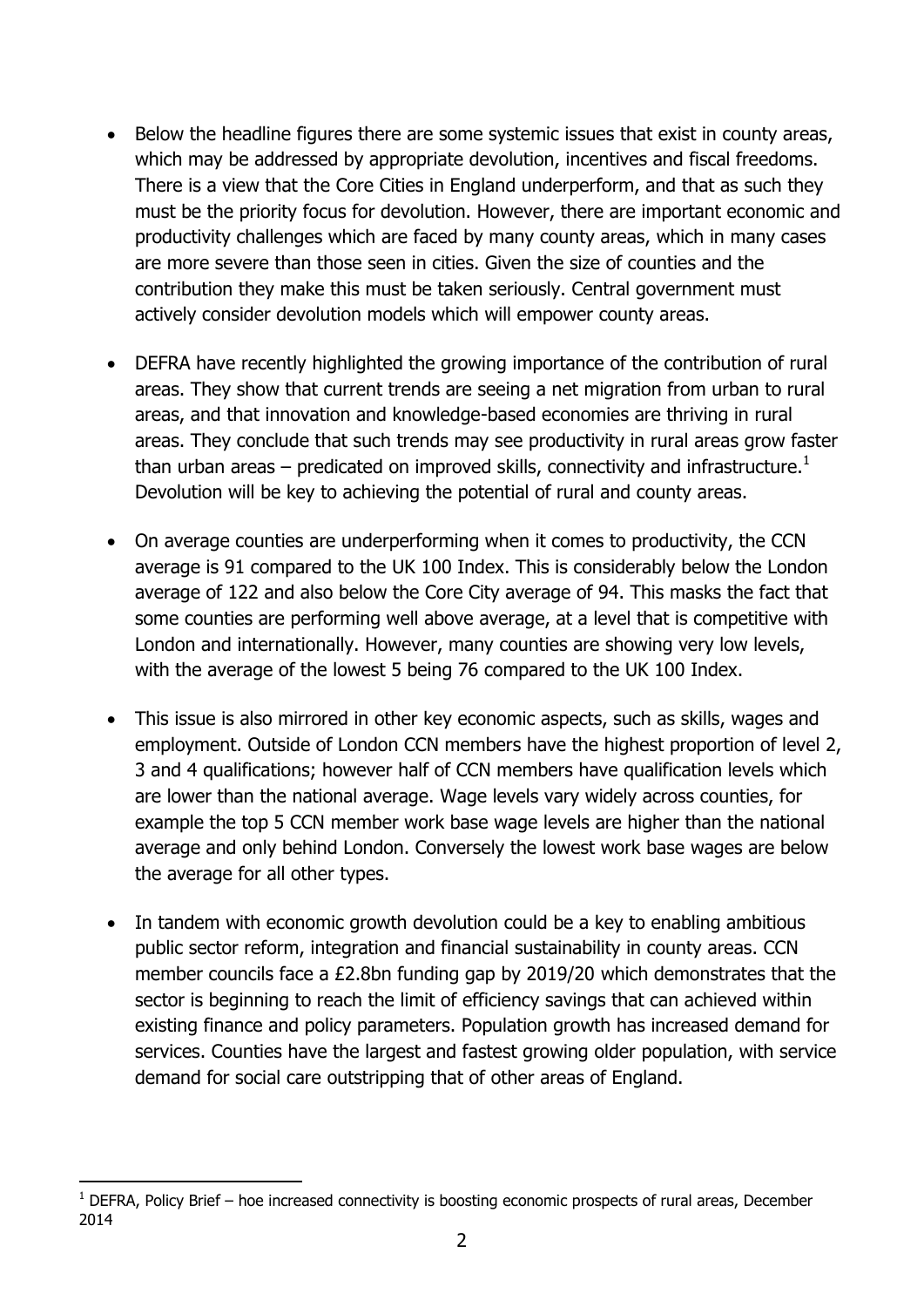It is clear that counties must form a key part of the devolution landscape and that governance and devolution models must be tailored to their county to ensure sustainable growth, productivity and living stands are bolstered across the country.

### **How far the Manchester devolution deal provides a model, and the extent to which this is applicable in other areas**

- The devolved functions featured within the Greater Manchester Agreement, and subsequent Health and Social Care Memorandum of Understanding tend to reflect similar asks from across the country. CCN have articulated the asks and offer from our member authorities across a broad range of functional areas including health, transport, skills, planning and fiscal freedom, most recently within our *County* Devolution reports and Spending Review submission.
- There is scope to be more radical and ambitious in the extent of powers which are conferred through bespoke deals, particularly in fiscal freedoms and the extent to which devolved powers are embedded. Importantly the Greater Manchester deal, as with the Cornwall deal, is premised on on-going discussion and devolution. Given the complexities of county governance a process of iterative, yet ambitious, devolution deals is likely to work well to galvanise and incentivise county areas.
- However, in tandem with bespoke and ambitious devolution deals CCN have been calling for a *Core Devolution Settlement* for some time. Such a settlement would provide all local areas with the functional powers, budgets and fiscal freedoms needed to embed public sector reform, support sustainable economic growth and ensure that vital services are sustainable over time. Details of these recommendations can be found in our *County Devolution Summary Report*, enclosed with this submission. We continue to strongly advise central government to deliver such a core settlement for all areas in the country, alongside more radical bespoke devolution deals. We suggest that the Spending Review process presents an ideal opportunity to put this into action.
- Fiscal freedoms do not feature heavily in the Manchester deal, nor in the way central government talk about devolution. Equally there is no mention of fiscal freedoms within the Bill. We believe that this element will be key to ensuring ambitious public sector reform can take place and that county areas can properly manage their demands,set up a system of sustainable services and support sustainable growth. CCN have called for long term settlements, a greater retention of the proceeds of growth locally, greater use of earnback/payment by results type mechanisms and greater influence to design and use funds such as European funding locally. Central government must also extend their trust and empowerment of local areas to allow greater control of local taxes.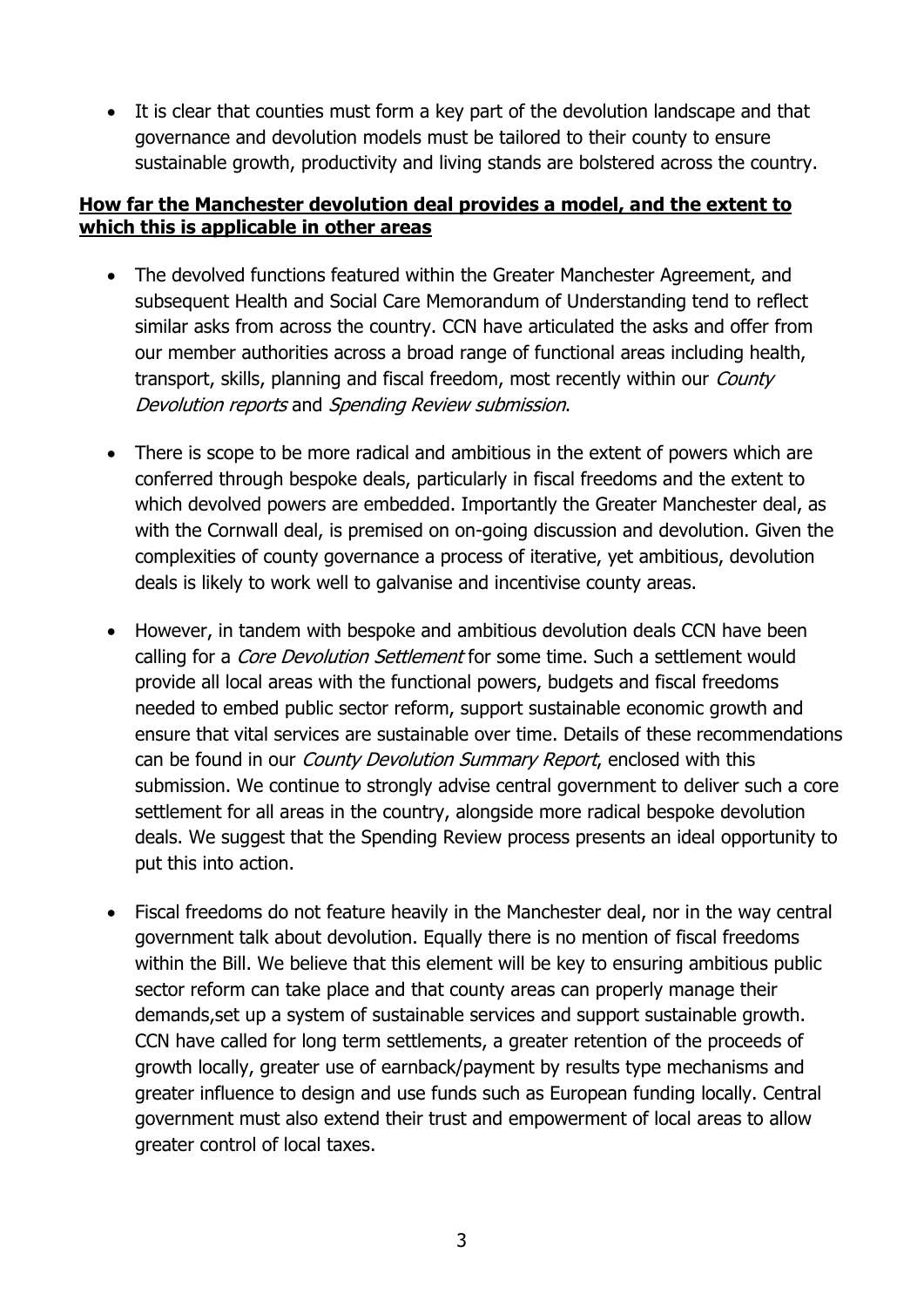- The Greater Manchester and city region model works on the basis that there is one predominant city which acts as a nucleus for the identity, governance and service layout of the functional economic area. Some counties do have large cities, many have a diverse geography of small city, town and rural areas and some are predominantly rural. Counties are also functional economic areas, with the majority of people living and working within these areas, and with a strong sense of historical and day to day identity for people.
- Such a city hub model does not reflect the constitution of counties which adds further weight to the need for government to engage with the best options for county devolution and governance. Counties have diverse geographies and devolution deals should understand the unique contribution and attributes of the various parts of the geography. Given this diversity there is a sense from counties that mayors are unlikely to be the appropriate governance model in many circumstances.
- The Health and Social Care Memorandum of Understanding (MoU) agreed for Greater Manchester works on the basis of subsidiarity,design and commissioning of services made between local partners for the local area. However, it is useful to remember that the MoU retains executive power within central government and NHS England. Discussion within the House of Lords clarified that the Secretary of State could intervene in local decision making if they believed that there was a need to do so.
- This model does allow for local public sector and health partners to work much more closely together to design an integrated system and service, which can create the best parameters for commissioners, providers and services users to get the best results. Demographic pressures in adult social care are the largest demand-led pressure in county areas, and regarded as the biggest financial risk to the sustainability of county authorities. Public service devolution has an important role in delivering health and social care integration. We strongly recommend that opportunities for health and social care devolution are extended to county areas.

#### **How the Bill will build on existing local accountability structures and ensure appropriate governance mechanisms are put in places for devolved functions**

- CCN recognise and welcome the fact that the Bill gives flexibility for different devolution governance structures. But that the language in the Bill, as with much of the language of central government leans heavily towards metro mayoral combined authorities. This language has become more inclusive recently and we very much welcome this, but we suggest there is still some way to go to reflect the role the county areas have to play and the need to fully consider their governance needs.
- Central government have been clear that they wish every deal to be bespoke to realise the potential of each individual area.We must ensure that this is fully put into practice and that ambitious deals for counties can be established with bespoke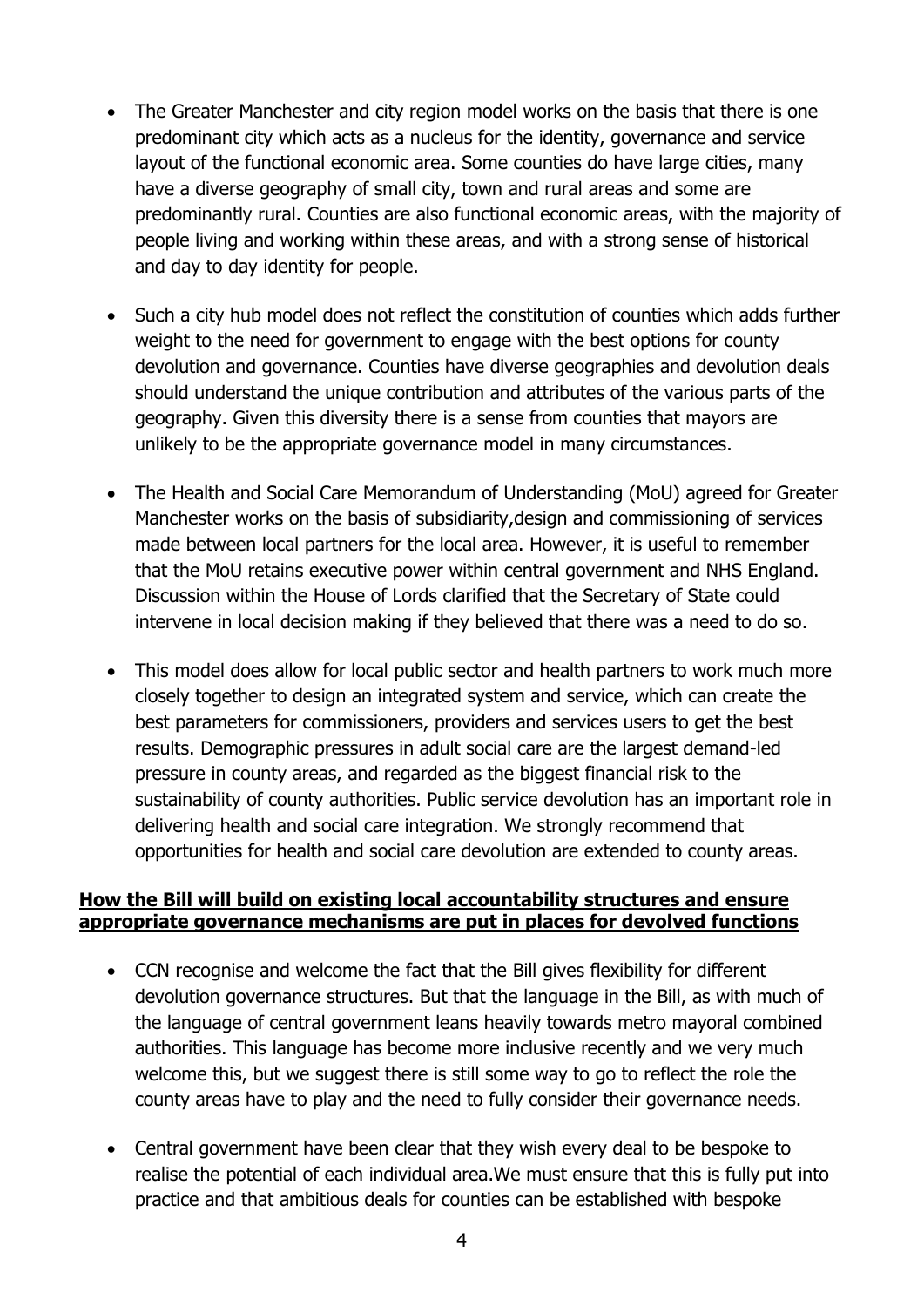governance which reflects the challenges and attributes of the particular area. We must not fall into the trap of assuming the metro mayor combined authority model ,which has been designed for city regions, is the natural choice for counties also.

- While we welcome the bespoke model to ambitious local deals we believe that more could be done to recalibrate the balance of power between central and local government. The legislation invests power with the Secretary of State for Communities and Local Government, other Ministers and Parliament to agree individual deals. In practice we can also see that HM Treasury and the Chancellor play a strong role in designing deals and taking decisions. We believe that more could be done to make this process more transparent, to further empower local areas and share learning and good practice.
- In this same vein we believe it would be useful to better understand from government the principles behind their preference for directly elected mayors, and discuss the range of options for building visibility, accountability and rigorous scrutiny into local devolution governance.
- CCN have commissioned the Institute for Public Policy Research (IPPR) to consider appropriate county governance models and how differing models may be linked to devolved powers. This will explore county combined authorities, but will also consider other possible models. We are engaging with eight of our member authorities to illustrate different models, to identify barriers and solutions and to demonstrate rigorous and accountable county governance. A final report will be due for publication in autumn 2015 and we will be engaging central government through the interim and final findings and urge them to engage with potential models which show rigorous accountability and effective decision making.
- County areas, particularly two-tier areas, face the challenges of vertical integration of services and of building local government relationships and governance amongst a large number of partners. City areas have been given encouragement to come together in recent times with incentives such as City Deals, transport powers for ITAs/combined authorities and most recently devolution deals. Such incentives are just being offered to county areas, but even so much progress has been made in county areas in recent months, with some areas in detailed conversation between partners and Government with developed governance and devolution offers.
- Central Government must do all that it can to enable the consolidation of county partnerships, integrated working and devolution deals. This will entail ensuring the right incentives are in place, that the powers and freedoms are available allow ambitious public sector reform, sustainable services and local leadership, and that the devolution agenda responds intelligently to the particular circumstances of county and two-tier areas.